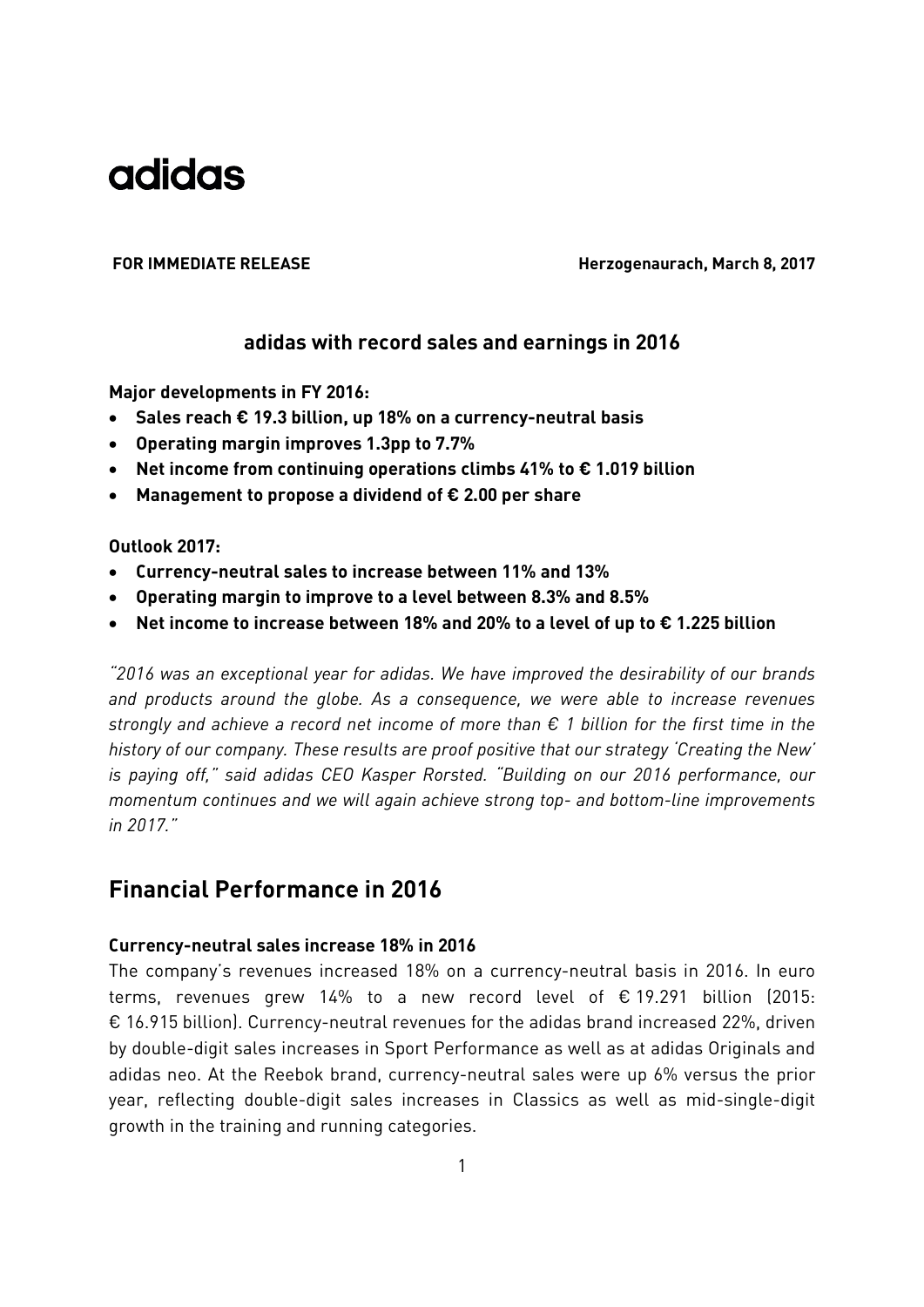### **Double-digit revenue growth in nearly all market segments**

Revenues in Western Europe increased 20% on a currency-neutral basis, driven by double-digit sales growth in all major countries. Currency-neutral sales in North America and Greater China increased 24% and 28%, respectively. Revenues in Russia/CIS grew 3% on a currency-neutral basis. In Latin America, revenues increased 16% on a currency-neutral basis, as all major countries grew at double-digit rates with the exception of Brazil, where sales increased at a low-single-digit rate. In Japan, sales were up 16% on a currency-neutral basis. Revenues in MEAA also grew 16% on a currency-neutral basis, reflecting double-digit growth in almost all of the region's countries. Revenues in Other Businesses were up 1% on a currency-neutral basis. Increases in Other centrally managed businesses and at Runtastic were largely offset by sales declines at CCM Hockey and TaylorMade-adidas Golf.

#### **Operating margin excluding goodwill impairment increases 1.3 percentage points**

In 2016, despite severe headwinds from negative currency effects, the company's gross margin increased 0.3 percentage points to 48.6% (2015: 48.3%), as a result of the positive effects from a significantly better pricing, product and channel mix as well as lower input costs. Other operating expenses were up 13% to  $\epsilon$  8.263 billion (2015: € 7.289 billion), reflecting an increase in expenditure for point-of-sale and marketing investments as well as higher operating overhead expenditure. The latter primarily includes further investments to spur the company's strategic business plan 'Creating the New', accruals for bonus payments for employees due to the company's strong financial performance as well as restructuring costs at Reebok and TaylorMade. As a percentage of sales however, other operating expenses decreased 0.3 percentage points to 42.8% from 43.1% in 2015. This together with the non-recurring gains related to the early termination of the Chelsea F.C. contract and the divestiture of Mitchell & Ness resulted in a 36% increase in operating profit to  $\epsilon$  1.491 billion in 2016 (2015: € 1.094 billion, excluding goodwill impairment losses). Consequently, the operating margin increased 1.3 percentage points to 7.7% (2015: 6.5%). Net income from continuing operations was up 41% to a new record level of € 1.019 billion versus € 720 million in 2015. Basic earnings per share from continuing and discontinued operations increased 53% to € 5.08 in 2016 (2015: € 3.32).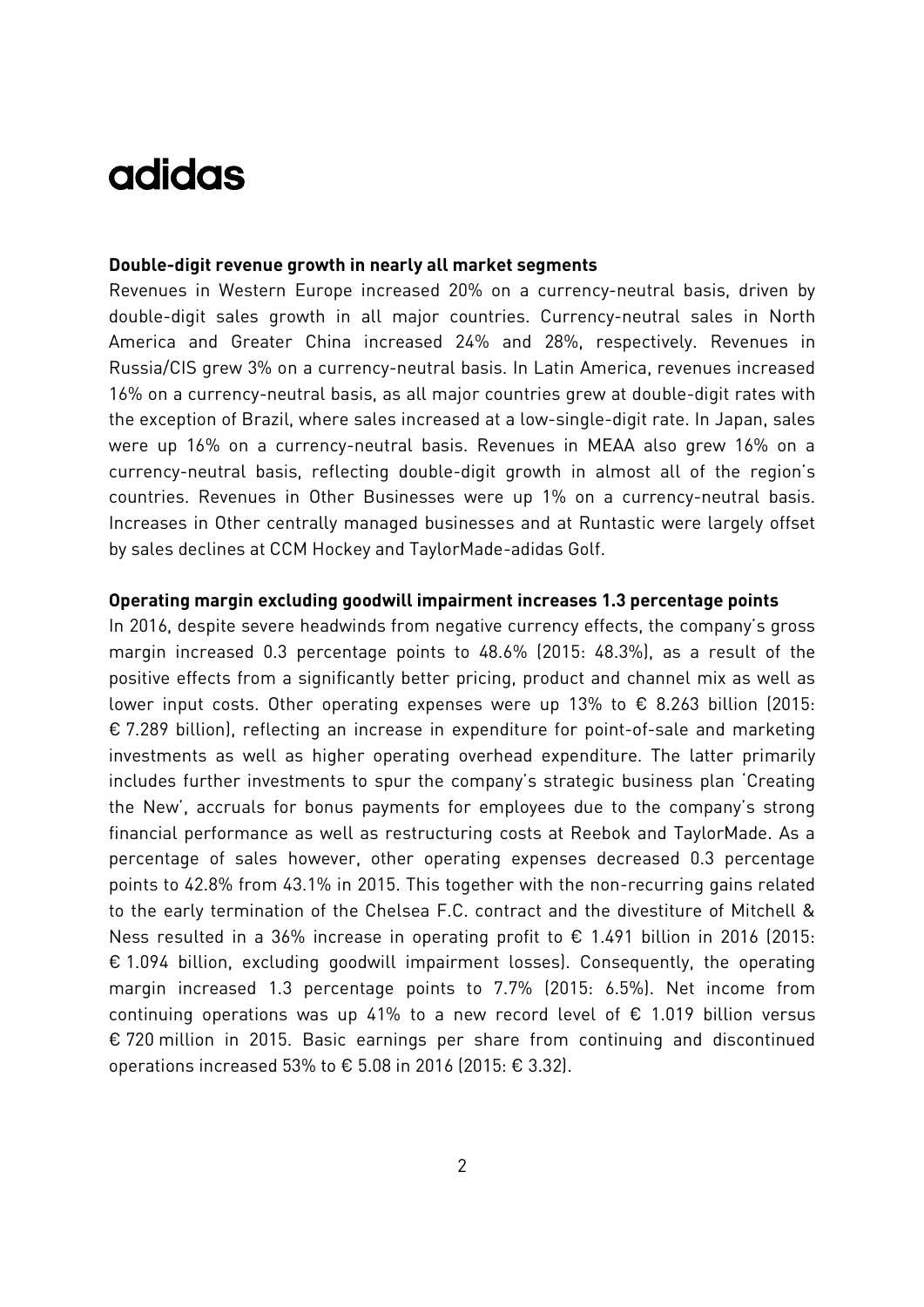### **Average operating working capital as a percentage of sales decreases**

Inventories increased 21% to  $\epsilon$  3.763 billion at the end of December 2016 from € 3.113 billion in 2015. On a currency-neutral basis, inventories grew 19%, reflecting higher stock levels to support the company's top-line momentum. Operating working capital increased 11% to  $\epsilon$  3.468 billion compared to  $\epsilon$  3.138 billion in 2015. Average operating working capital as a percentage of sales from continuing operations decreased 0.3 percentage points to 20.2% (2015: 20.5%), reflecting the top-line growth during the last twelve months as well as the company's continued focus on tight working capital management.

### **Net borrowings decrease strongly to € 103 million**

Net borrowings declined to  $\epsilon$  103 million, compared to net borrowings of  $\epsilon$  460 million in 2015. This development is mainly a result of first conversions of convertible bonds into adidas AG shares as well as an increase in cash generated from operating activities partly offset by the utilisation of cash for the purchase of fixed assets, the dividend payment and the continued repurchase of adidas AG shares.

### **Dividend proposal of € 2.00 per share**

As a result of the strong operational performance in 2016, the company's robust financial position as well as Management's confidence in the long-term growth aspirations, the adidas AG Executive and Supervisory Boards will recommend paying a dividend of € 2.00 per dividend-entitled share to shareholders at the Annual General Meeting (AGM) on May 11, 2017. This represents an increase of 25% compared to the prior year dividend (2015:  $\epsilon$  1.60). The total payout of  $\epsilon$  403 million (2015:  $\epsilon$  320 million) reflects a payout ratio of 39.6% (2015: 47.9%, excluding goodwill impairment losses) of net income attributable to shareholders, which is within the target range of between 30% and 50% of net income attributable to shareholders as defined in the company's dividend policy.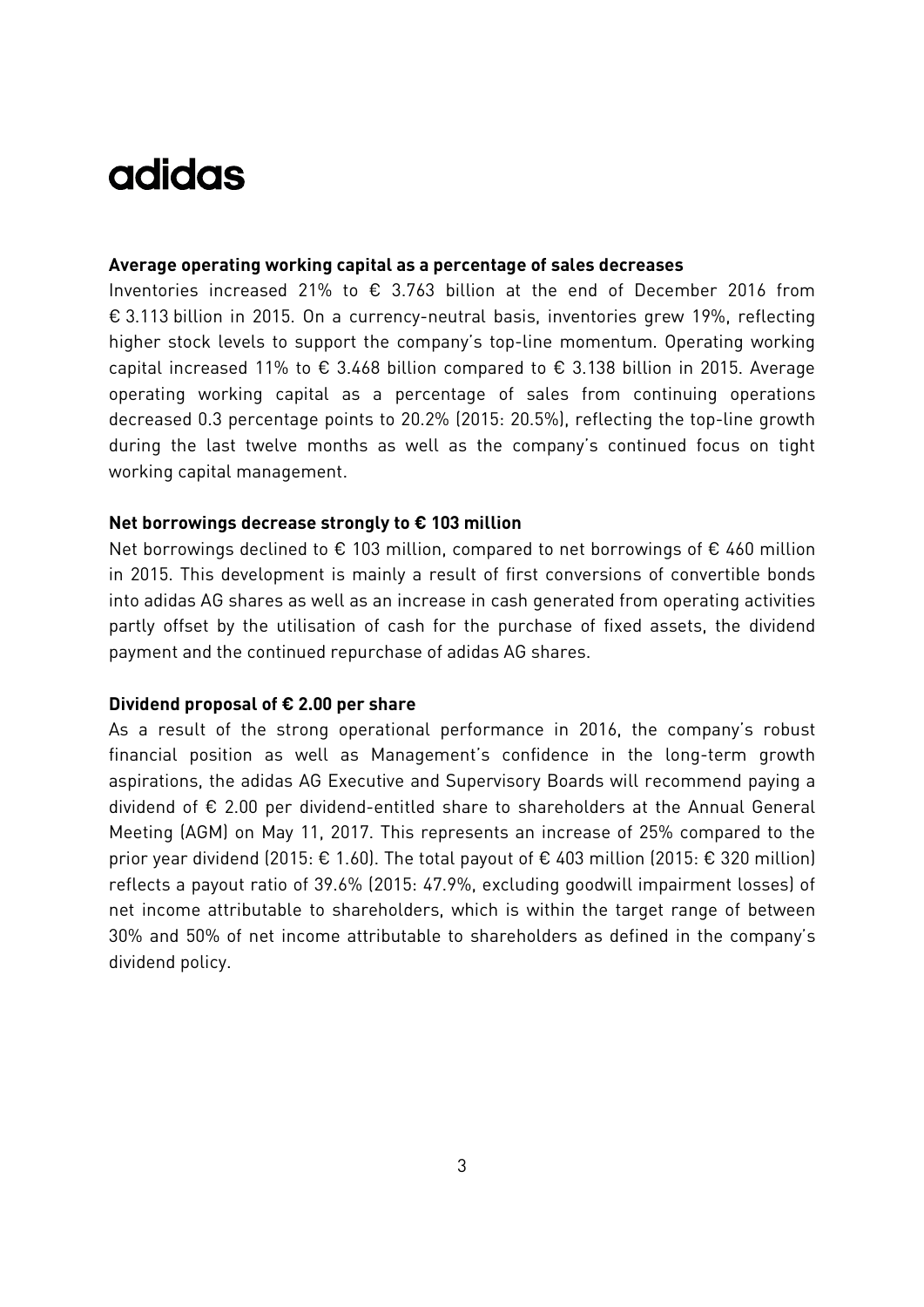### **Financial Performance in the Fourth Quarter of 2016**

### **adidas currency-neutral sales increase 14% in the fourth quarter of 2016**

During the fourth quarter, adidas continued to deliver a strong top- and bottom line performance. Revenues increased 14% on a currency-neutral basis. In euro terms, revenues grew 12% to  $\epsilon$  4.687 billion (2015:  $\epsilon$  4.167 billion). At the adidas brand, currency-neutral sales grew 18%, despite a tough comparison from the prior year related to the first sales of UEFA EURO 2016 related products. This development was driven by double-digit growth in the running category as well as at adidas Originals and adidas neo. In addition, high-single digit growth in the training category also contributed to the top-line improvement. Currency-neutral sales at the Reebok brand were up 3%, supported by high-single-digit sales increases in the training category and in Classics.

### **Double-digit growth in key market segments**

From a market segment perspective, combined currency-neutral sales of the adidas and Reebok brands in the fourth quarter grew at double-digit rates in key market segments such as North America (+29%), Greater China (+25%), Latin America (+22%) and Western Europe (+12%). While double-digit increases in MEAA (+14%) also supported the strong top-line development, revenues in Russia/CIS (-5%) and Japan (-6%) were below the prior year level. Currency-neutral sales in Other Businesses declined 14% in the fourth quarter, reflecting declines at TaylorMade-adidas Golf and CCM Hockey.

#### **Gross margin increases 1.6pp to 48.8% driven by positive mix effects**

In the fourth quarter of 2016, the company's gross margin increased 1.6 percentage points to 48.8% (2015: 47.2%), as a more favourable pricing, product and channel mix as well as lower input costs more than offset the negative effects from currency headwinds. Other operating expenses as a percentage of sales increased 1.5 percentage points to 50.1% (2015: 48.6%), driven by higher operating overhead costs as a percentage of sales, also reflecting one-time costs associated with restructuring measures at Reebok. Operating profit improved to € 23 million (2015: operating loss of € 7 million, excluding goodwill impairment losses), translating into an operating margin of 0.5% (2015: negative operating margin of 0.2%). The company recorded a net loss from continuing operations of  $\epsilon$  9 million in the fourth quarter (2015:  $\epsilon$  17 million).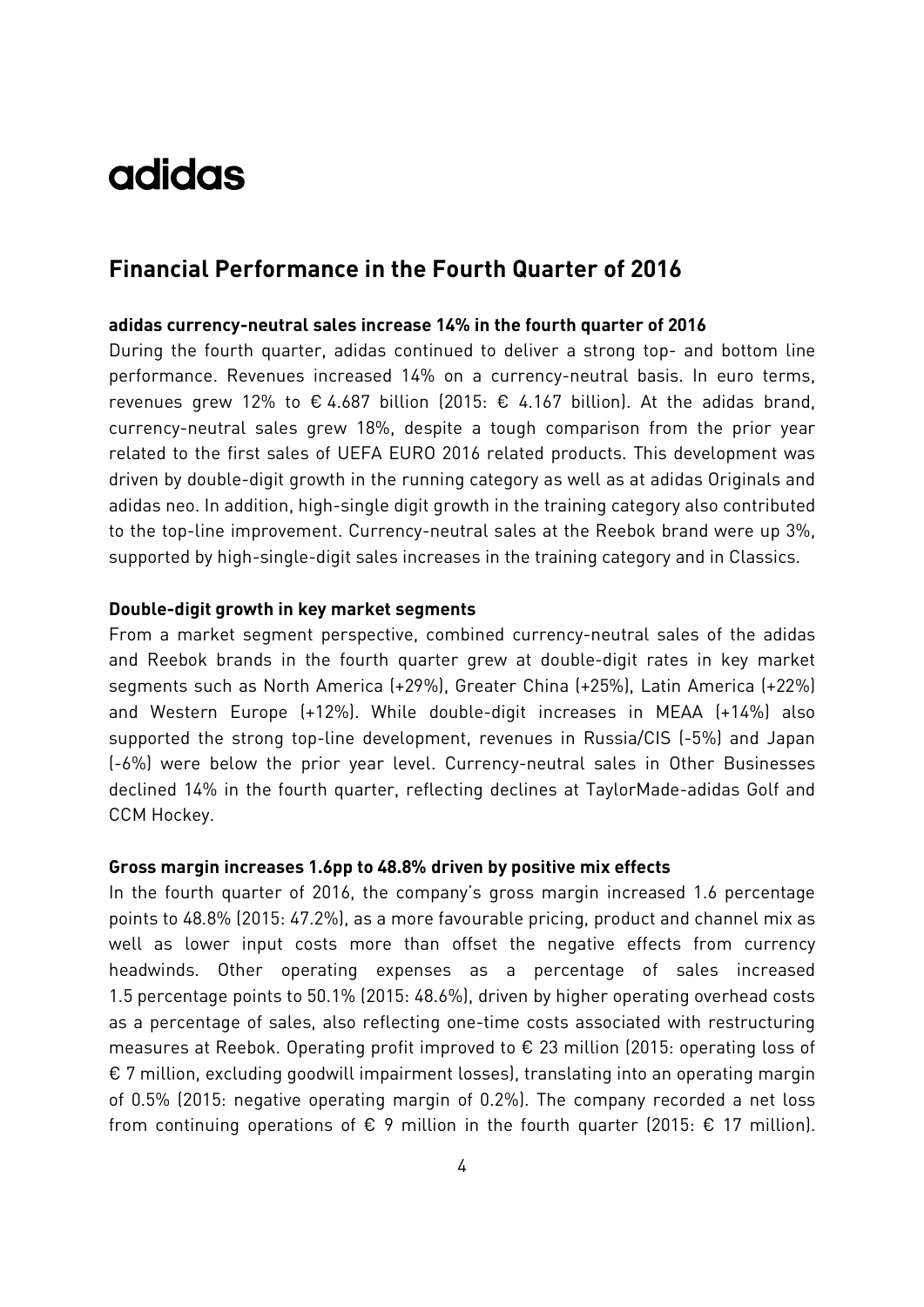Basic earnings per share from continuing and discontinued operations were negative € 0.05 in 2016 (2015: negative € 0.14).

### **Outlook 2017**

### **adidas expects ongoing strong top- and bottom-line expansion in 2017**

For 2017, the company expect sales to increase at a rate between 11% and 13% on a currency-neutral basis. Currency-neutral combined revenues of the adidas and Reebok brands are expected to grow at double-digit rates in Western Europe, North America, Greater China and Russia/CIS, while currency-neutral sales in Latin America, Japan and MEAA are forecasted to improve at a high-single-digit rate each. Currency-neutral revenues of Other Businesses are expected to be below the prior year level, due to sales decreases at CCM Hockey. Currency-neutral sales at TaylorMade-adidas Golf are expected to grow at a mid-single-digit rate.

In 2017, the gross margin is forecasted to increase up to 0.5 percentage points to a level of up to 49.1% (2016: 48.6%). This, together with a forecasted decline in other operating expenses as a percentage of sales, is expected to drive an increase in operating profit of between 18% and 20%. As a result, the company's operating margin is expected to improve between 0.6 and 0.8 percentage points to a level between 8.3% and 8.5% (2016: 7.7%). Net income from continuing operations is projected to increase at a rate between 18% and 20% to a level between  $\epsilon$  1.200 billion and  $\epsilon$  1.225 billion (2016: € 1.019 billion $l$ .

\*\*\*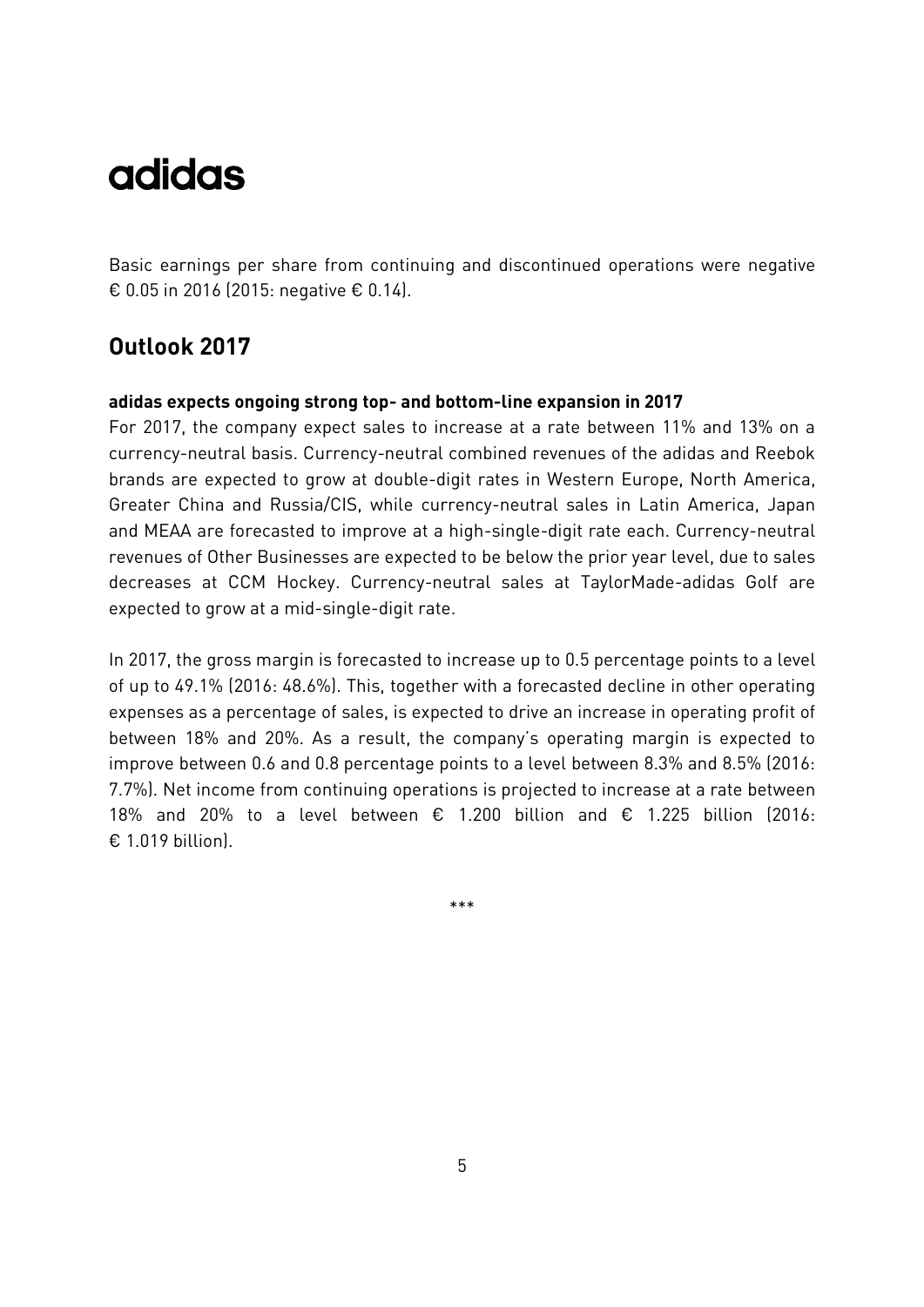### **Contacts:**

Jan Runau Chief Corporate Communication Officer Tel.: +49 (0) 9132 84-3830

Katja Schreiber Christian Stoehr Senior Director Corporate Communication Tel.: +49 (0) 9132 84-3810

### **Media Relations 19 August 2018 Investor Relations**

Sebastian Steffen Vice President Investor Relations Tel.: +49 (0) 9132 84-4401

Senior Director Investor Relations Tel.: +49 (0) 9132 84-4989

Jennifer Gaussmann Senior Manager Investor Relations Tel.: +49 (0) 9132 84-74734

Please visit our corporate website: www.adidas-Group.com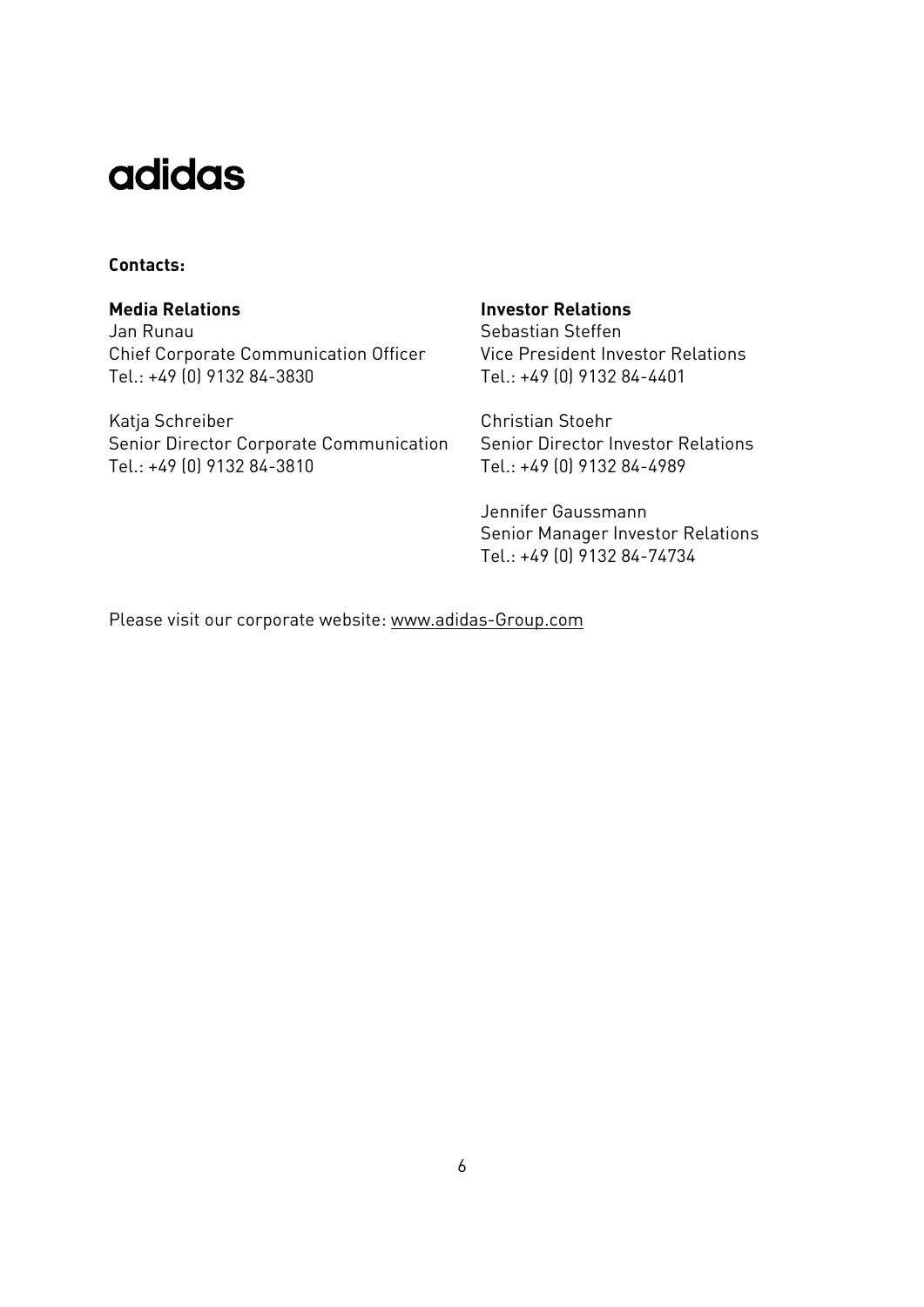#### **adidas AG Consolidated Income Statement (IFRS)**

| $\overline{\epsilon}$ in millions                                                       | Fourth quarter<br>2016 | Fourth quarter<br>2015 | Change                | Fourth quarter<br>2016 excl. goodwill | Fourth quarter<br>2015 excl. goodwill | Change                |
|-----------------------------------------------------------------------------------------|------------------------|------------------------|-----------------------|---------------------------------------|---------------------------------------|-----------------------|
|                                                                                         |                        |                        |                       | impairment                            | impairment                            |                       |
| Net sales                                                                               | 4.687                  | 4.167                  | 12.5%                 | 4.687                                 | 4.167                                 | 12.5%                 |
| Cost of sales                                                                           | 2.399                  | 2,201                  | 9.0%                  | 2.399                                 | 2.201                                 | 9.0%                  |
| <b>Gross profit</b>                                                                     | 2.288                  | 1.966                  | 16.4%                 | 2.288                                 | 1.966                                 | 16.4%                 |
| 1% of net sales)                                                                        | 48.8%                  | 47.2%                  | 1.6 <sub>pp</sub>     | 48.8%                                 | 47.2%                                 | $1.6$ pp              |
| Royalty and commission income                                                           | 24                     | 29                     | [17.4%]               | 24                                    | 29                                    | [17.4%]               |
| Other operating income                                                                  | 58                     | 22                     | 168.2%                | 58                                    | 22                                    | 168.2%                |
| Other operating expenses                                                                | 2.346                  | 2,024                  | 15.9%                 | 2.346                                 | 2.024                                 | 15.9%                 |
| 1% of net sales)                                                                        | 50.1%                  | 48.6%                  | 1.5 <sub>pp</sub>     | 50 1%                                 | 48.6%                                 | $1.5$ pp              |
| Goodwill impairment losses                                                              |                        | 16                     | 1100.0%               |                                       |                                       |                       |
| <b>Operating profit</b>                                                                 | 23                     | [24]                   | n.a.                  | 23                                    | (7)                                   | n.a.                  |
| [% of net sales]                                                                        | 0.5%                   | [0.6%]                 | 1.1 <sub>pp</sub>     | 0.5%                                  | [0.2%]                                | 0.7 <sub>pp</sub>     |
| Financial income                                                                        | 8                      | 14                     | [42.1%]               | 8                                     | 14                                    | [42.1%]               |
| Financial expenses                                                                      | 39                     | 16                     | 144.9%                | 39                                    | 16                                    | 144.9%                |
| Income before taxes                                                                     | [8]                    | (26)                   | 70.2%                 | [8]                                   | (9)                                   | 18.2%                 |
| 1% of net sales)                                                                        | [0.2%]                 | [0.6%]                 | $0.5$ pp              | [0.2%]                                | [0.2%]                                | $0.1$ pp              |
| Income taxes                                                                            |                        | 8                      | [82.2%]               |                                       | 8                                     | [82.2%]               |
| [% of income before taxes]                                                              | [18.9%]                | [31.6%]                | (12.7 <sub>pp</sub> ) | [18.9%]                               | [86.8%]                               | (67.8 <sub>pp</sub> ) |
| Net income from continuing operations                                                   | (9)                    | [34]                   | 73.1%                 | [9]                                   | (17)                                  | 47.9%                 |
| I% of net sales)                                                                        | [0.2%]                 | (0.8%                  | $0.6$ pp              | [0.2%]                                | [0.4%]                                | $0.2$ pp              |
| Losses from discontinued operations, net of taxes                                       | [1]                    | [10]                   | [93.9%]               | [1]                                   | [10]                                  | [93.9%]               |
| <b>Net income</b>                                                                       | (10)                   | [44]                   | 77.7%                 | (10)                                  | (27)                                  | 64.4%                 |
| 1% of net sales)                                                                        | [0.2%]                 | [1.0%]                 | $0.8$ pp              | [0.2%]                                | [0.7%]                                | $0.4$ pp              |
| Net income attributable to shareholders                                                 | (10)                   | [44]                   | 77.3%                 | (10)                                  | (28)                                  | 63.9%                 |
| 1% of net sales)                                                                        | [0.2%]                 | [1.1%]                 | $0.8$ pp              | [0.2%]                                | [0.7%]                                | $0.5$ pp              |
| Net income attributable to non-controlling interests                                    | $\mathbf{0}$           | 0                      | [31.5%]               | $\mathbf{0}$                          | n                                     | [31.5%]               |
| Basic earnings per share from continuing operations (in $\epsilon$ )                    | (0.05)                 | (0.17)                 | 72.6%                 | (0.05)                                | (0.09)                                | 47.5%                 |
| Diluted earnings per share from continuing operations (in $\epsilon$ )                  | (0.02)                 | (0.17)                 | 86.4%                 | (0.02)                                | (0.09)                                | 74.0%                 |
|                                                                                         |                        |                        |                       |                                       |                                       |                       |
| Basic earnings per share from continuing and discontinued operations (in $\epsilon$ )   | (0.05)                 | (0.22)                 | 77.3%                 | (0.05)                                | (0.14)                                | 63.9%                 |
| Diluted earnings per share from continuing and discontinued operations (in $\epsilon$ ) | (0.03)                 | (0.22)                 | 88.1%                 | (0.03)                                | (0.14)                                | 81.1%                 |

#### **Net Sales**

| $\varepsilon$ in millions | Fourth quarter<br>2016 | Fourth quarter<br>2015 | Change  | Change<br>(currency-neutral) |
|---------------------------|------------------------|------------------------|---------|------------------------------|
| Western Europe            | 1,105                  | 1,031                  | 7.2%    | 12.2%                        |
| North America             | 969                    | 744                    | 30.3%   | 28.7%                        |
| Greater China             | 741                    | 617                    | 20.2%   | 25.0%                        |
| Russia/CIS                | 175                    | 178                    | [1.7%]  | [5.2%]                       |
| Latin America             | 471                    | 415                    | 13.7%   | 22.1%                        |
| Japan                     | 271                    | 257                    | 5.3%    | [6.4%]                       |
| <b>MEAA</b>               | 618                    | 543                    | 13.8%   | 13.6 %                       |
| Other Businesses          | 336                    | 383                    | [12.3%] | 113.6%                       |
|                           |                        |                        |         |                              |
| adidas brand              | 3,953                  | 3.399                  | 16.3%   | 17.9%                        |
| Reebok brand              | 462                    | 456                    | 1.5%    | 2.5%                         |
| TaylorMade-adidas Golf    | 199                    | 224                    | [11.2%] | [12.9%]                      |
| <b>CCM Hockey</b>         | 66                     | 85                     | [21.6%] | [22.2%]                      |

Rounding differences may arise.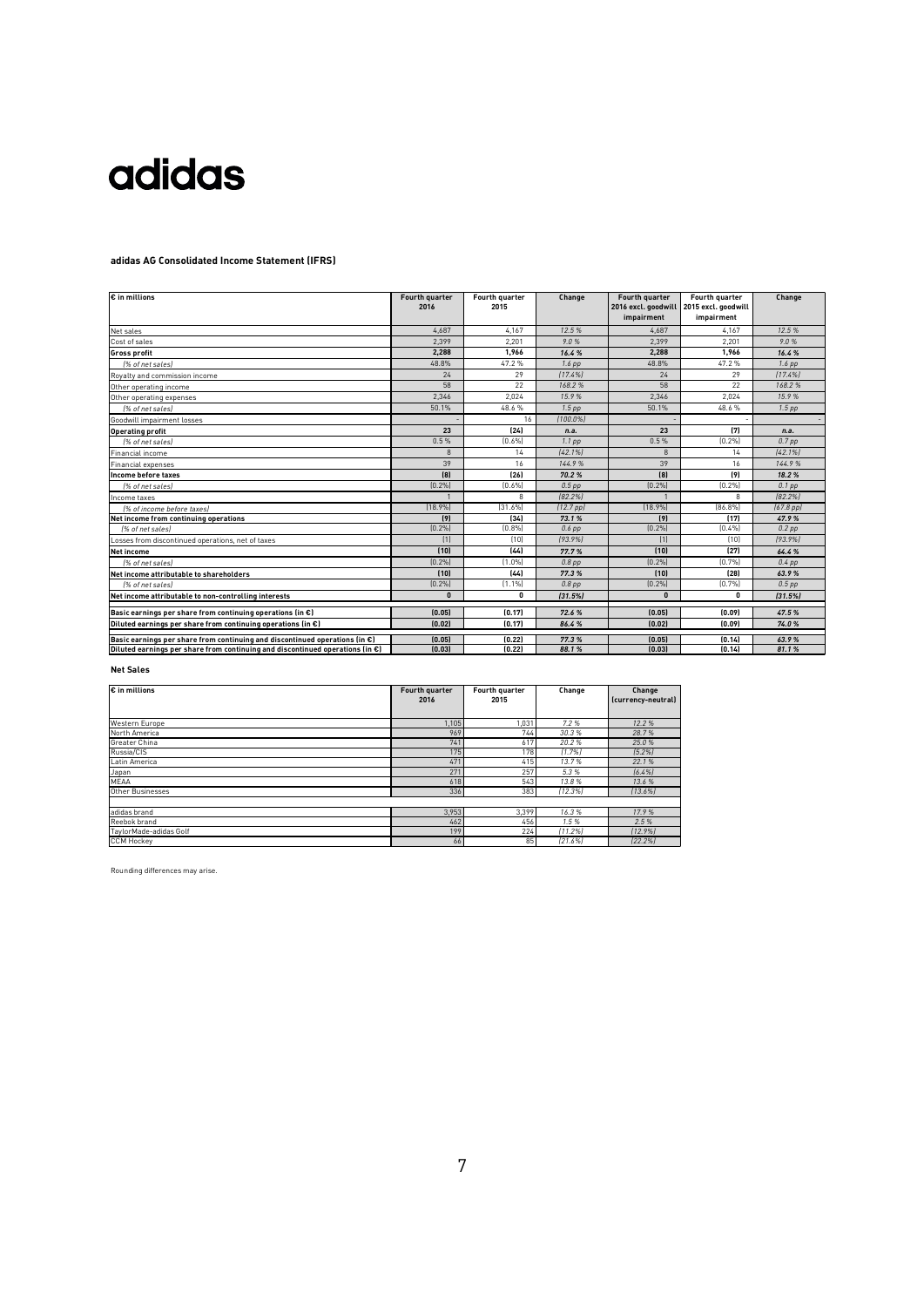#### **adidas AG Consolidated Income Statement (IFRS)**

| $\epsilon$ in millions                                                                  | <b>Full Year</b><br>2016 | <b>Full Year</b><br>2015 | Change            | <b>Full Year</b> | <b>Full Year</b><br>2016 excl. goodwill 2015 excl. goodwill | Change            |
|-----------------------------------------------------------------------------------------|--------------------------|--------------------------|-------------------|------------------|-------------------------------------------------------------|-------------------|
|                                                                                         |                          |                          |                   | impairment       | impairment                                                  |                   |
| Net sales                                                                               | 19.291                   | 16.915                   | 14.0%             | 19.291           | 16.915                                                      | 14.0%             |
| Cost of sales                                                                           | 9.912                    | 8.748                    | 13.3%             | 9.912            | 8.748                                                       | 13.3%             |
| <b>Gross profit</b>                                                                     | 9,379                    | 8,168                    | 14.8%             | 9,379            | 8,168                                                       | 14.8%             |
| 1% of net sales                                                                         | 48.6%                    | 48.3%                    | $0.3$ pp          | 48.6%            | 48.3%                                                       | 0.3 <sub>DD</sub> |
| Royalty and commission income                                                           | 109                      | 119                      | $[8.0\%]$         | 109              | 119                                                         | $[8.0\%]$         |
| Other operating income                                                                  | 266                      | 96                       | 175.2%            | 266              | 96                                                          | 175.2%            |
| Other operating expenses                                                                | 8.263                    | 7.289                    | 13.4%             | 8.263            | 7.289                                                       | 13.4%             |
| 1% of net sales)                                                                        | 42.8%                    | 43.1%                    | $[0.3$ pp $]$     | 42.8%            | 43.1%                                                       | $(0.3$ pp $)$     |
| Goodwill impairment losses                                                              |                          | 34                       | $1100.0\%$        |                  |                                                             |                   |
| <b>Operating profit</b>                                                                 | 1.491                    | 1.059                    | 40.7%             | 1.491            | 1.094                                                       | 36.3%             |
| 1% of net sales)                                                                        | 7.7%                     | 6.3%                     | 1.5 <sub>pp</sub> | 7 7%             | 6.5%                                                        | 1.3 <sub>pp</sub> |
| Financial income                                                                        | 28                       | 46                       | [40.1%]           | 28               | 46                                                          | $[40.1\%]$        |
| <b>Financial expenses</b>                                                               | 74                       | 67                       | 11.3%             | 74               | 67                                                          | 11.3%             |
| Income before taxes                                                                     | 1,444                    | 1,039                    | 39.0%             | 1,444            | 1,073                                                       | 34.6%             |
| [% of net sales]                                                                        | 7.5%                     | 6.1%                     | 1.3 <sub>pp</sub> | 7.5%             | 6.3%                                                        | $1.1$ pp          |
| Income taxes                                                                            | 426                      | 353                      | 20.6%             | 426              | 353                                                         | 20.6%             |
| [% of income before taxes]                                                              | 29.5%                    | 34.0%                    | $(4.5$ pp $)$     | 29.5%            | 32.9%                                                       | $[3.4$ pp $]$     |
| Net income from continuing operations                                                   | 1.019                    | 686                      | 48.5%             | 1.019            | 720                                                         | 41.5%             |
| 1% of net sales)                                                                        | 5.3%                     | 4.1%                     | $1.2$ pp          | 5.3%             | 4.3%                                                        | 1.0 <sub>pp</sub> |
| Gains/(losses) from discontinued operations, net of tax                                 |                          | [46]                     | n.a.              |                  | [46]                                                        | n.a.              |
| Net income                                                                              | 1.020                    | 640                      | 59.3%             | 1.020            | 674                                                         | 51.2%             |
| [% of net sales]                                                                        | 5.3%                     | 3.8%                     | 1.5 <sub>pp</sub> | 5.3%             | 4.0%                                                        | 1.3 <sub>pp</sub> |
| Net income attributable to shareholders                                                 | 1.017                    | 634                      | 60.5%             | 1.017            | 668                                                         | 52.2%             |
| [% of net sales]                                                                        | 5.3%                     | 3.7%                     | $1.5$ pp          | 5.3%             | 4.0%                                                        | 1.3 <sub>pp</sub> |
| Net income attributable to non-controlling interests                                    | $\overline{2}$           | 6                        | [61.9%]           | $\overline{2}$   | 6                                                           | [61.9%]           |
| Basic earnings per share from continuing operations (in $\epsilon$ )                    | 5.08                     | 3.37                     | 50.5%             | 5.08             | 3.54                                                        | 43.3%             |
| Diluted earnings per share from continuing operations (in $\epsilon$ )                  | 4.99                     | 3.37                     | 47.9%             | 4.99             | 3.54                                                        | 40.8%             |
| Basic earnings per share from continuing and discontinued operations (in $\epsilon$ )   | 5.08                     | 3.15                     | 61.5%             | 5.08             | 3.32                                                        | 53.3%             |
| Diluted earnings per share from continuing and discontinued operations (in $\epsilon$ ) | 4.99                     | 3.15                     | 58.7%             | 4.99             | 3.32                                                        | 50.6%             |

#### **Net Sales**

| $\bm{\varepsilon}$ in millions | <b>Full Year</b><br><b>Full Year</b><br>2016<br>2015 |        | Change    | Change<br>(currency-neutral) |
|--------------------------------|------------------------------------------------------|--------|-----------|------------------------------|
|                                |                                                      |        |           |                              |
| Western Europe                 | 5,291                                                | 4,539  | 16.6%     | 19.7%                        |
| North America                  | 3,412                                                | 2.753  | 23.9%     | 24.1%                        |
| Greater China                  | 3,010                                                | 2,469  | 21.9%     | 27.5%                        |
| Russia/CIS                     | 679                                                  | 739    | $[8.1\%]$ | 2.7%                         |
| Latin America                  | 1,731                                                | 1.783  | [2.9%]    | 16.2%                        |
| Japan                          | 1.007                                                | 776    | 29.8%     | 16.3%                        |
| <b>MEAA</b>                    | 2,685                                                | 2.388  | 12.4 %    | 16.3%                        |
| Other Businesses               | 1,475                                                | 1,467  | 0.5%      | 0.9%                         |
|                                |                                                      |        |           |                              |
| adidas brand                   | 16,334                                               | 13.939 | 17.2%     | 21.7%                        |
| Reebok brand                   | 1,770                                                | 1,751  | 1.1%      | 5.7%                         |
| TaylorMade-adidas Golf         | 892                                                  | 902    | 11.1%     | 10.8%                        |
| <b>CCM Hockey</b>              | 271                                                  | 317    | [14.3%]   | [13.3%]                      |

Rounding differences may arise.